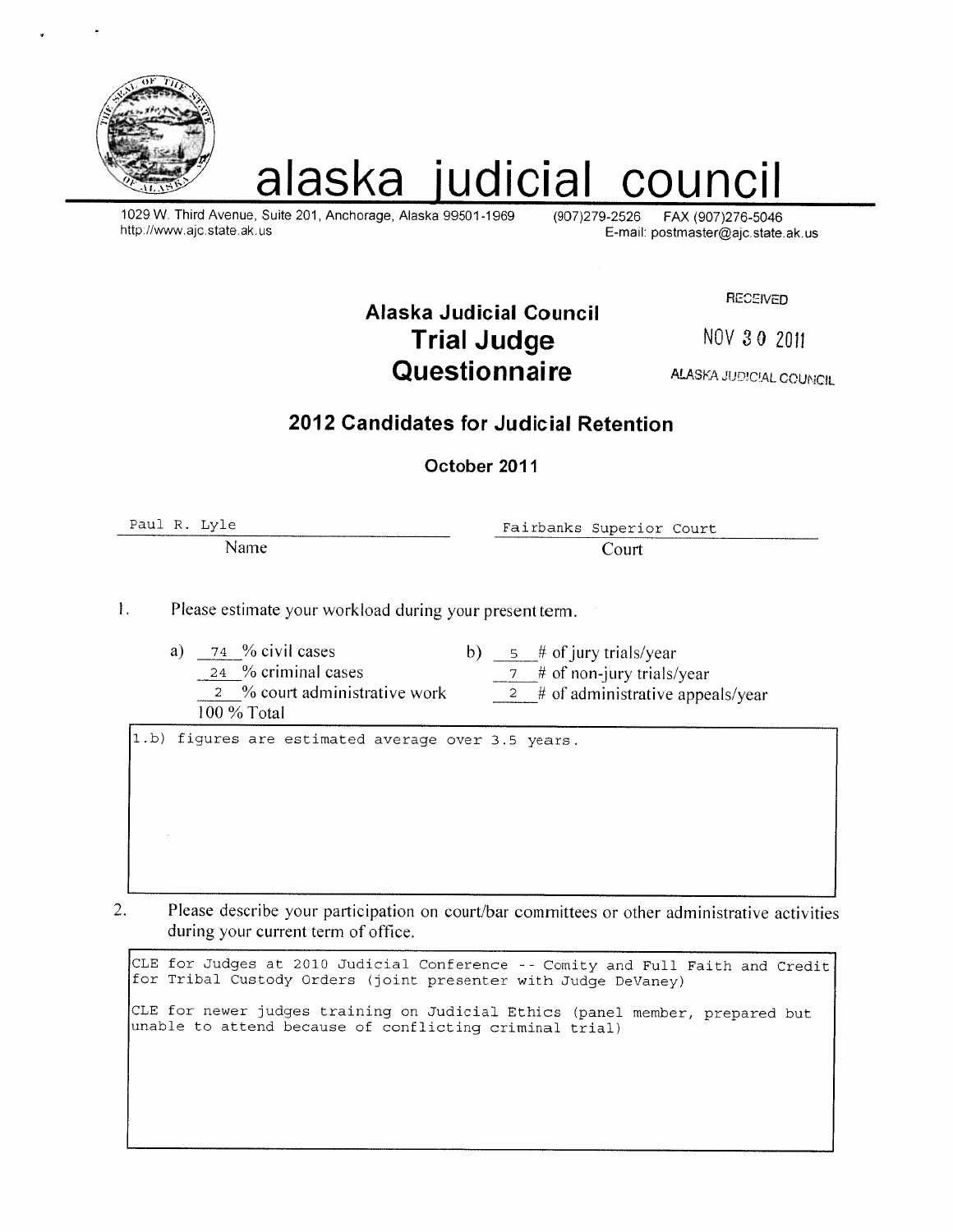$\overline{3}$ . Please assess, in one or two paragraphs, your judicial performance during your present term. Appropriate areas of comment could include: satisfaction with your judicial role, specific contributions to the judiciary or the field of law, increases in legal knowledge and judicial skills, or other measures of judicial abilities that you believe to be important.

My areas of emphasis as a lawyer before being appointed to the bench in 2008 were government contract claims, the State Executive Branch Ethics Act and Indian law. While these areas of emphasis have had some carry over into my work as a judge, I primarily adjudicate domestic relations and criminal cases. I have, therefore, devoted a great deal of time to bringing myself back up to speed in criminal law and learning domestic relations law. I have also spent considerable time becoming<br>more fluent in the rules of evidence, especially hearsay and character evidence.

Judges deal with broken relationships, whether that brokenness arises within a family or between an individual and society or between strangers thrust into a broken relationship when their automobiles collide. I have, therefore, tried to maintain a servant's attitude toward those who appear before me and have spent time thinking about how judicial temperament is woven into that servant role. As a servant, I try to ensure parties have the time they feel they need to present their cases, work hard to treat all litigants and lawyers with respect and compassion for their circumstances and schedules and attempt to provide detailed and quiet explanations for my rulings, especially where I must make adverse credibility determinations.

I enjoy the daily challenge of being a trial court judge, the never-ending work, the intellectual satisfaction of learning new areas of law and applying them and the fast pace.

I believe my performance has been satisfactory during the past three and one-half years. I am striving to improve in all of the areas in which I am evaluated as a judge. Careful assessment of each day's performance on and off the bench has helped me to improve my performance from year to year.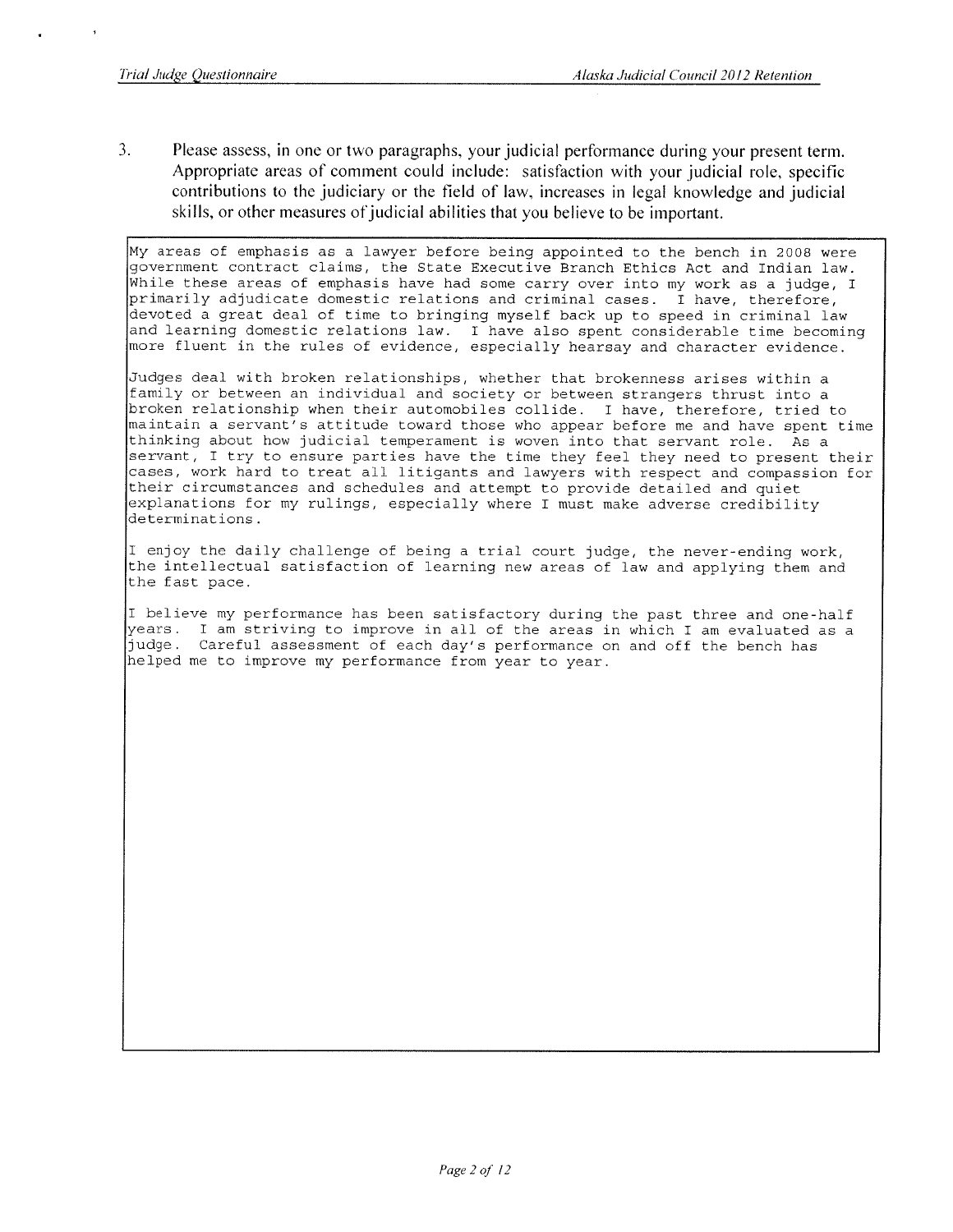- $\overline{4}$ . During your most recent term as a judge, have you:
	- a) had a tax lien filed or other collection procedure instituted against you by federal, state,  $\Box$  Yes  $\Box$  No or local authorities?
	- b) been involved in a non-judicial capacity in any legal proceeding whether as a party or  $\Box$  Yes  $\Box$  No otherwise?
	- c) engaged in the practice of law (other than as a judge)?  $\Box$  Yes  $\Box$  No
	- $\Box$  Yes  $\Box$  No d) held office in any political party?
	- $\Box$  Yes  $\Box$  No e) held any other local, state or federal office?
	- f) had any complaints, charges or grievances filed against you with the Alaska Commission on Judicial Conduct, the Alaska Bar Association, or with the Alaska Court System that resulted in public proceedings or sanctions?  $\Box$  Yes  $\Box$  No
- 5. If your answer to any of the questions above is "yes," please give full details, including dates, facts, case numbers and outcomes.

6. Please provide any other information which you believe would assist the Council in conducting its evaluations and in preparing its recommendations for the 2012 retention elections.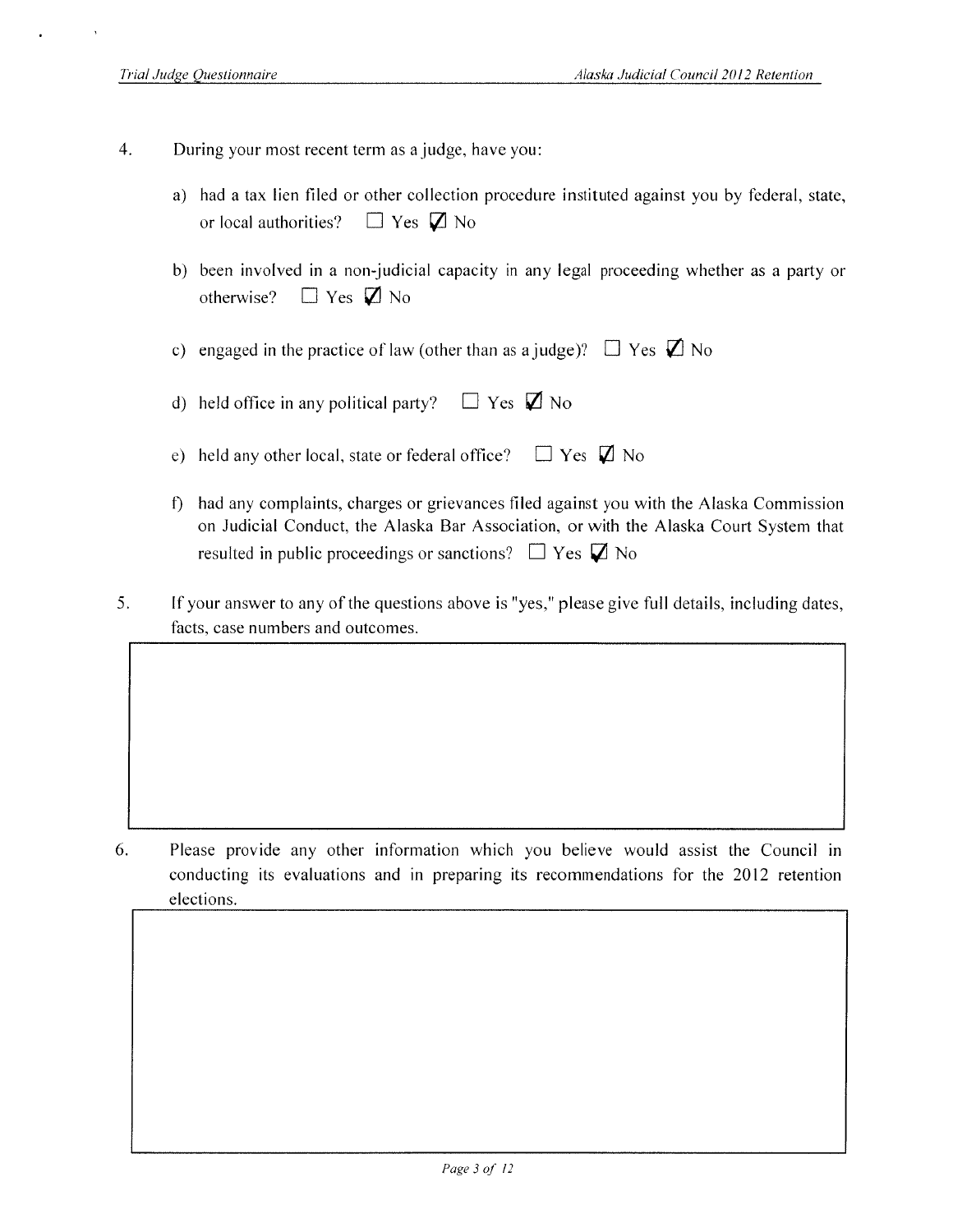### For questions 7 through 10 please do not list any cases that have pending issues in your court.

Please list your three most recent jury trials including case names and numbers. Please list  $7.$ the names, current addresses, including zip codes and suite numbers where applicable, of each attorney involved in these trials. (Attach additional pages if necessary.)

|                   |                                          | <b>Case Number 1</b>       |                                       |
|-------------------|------------------------------------------|----------------------------|---------------------------------------|
|                   | Case Name: State of Alaska               |                            | Case Number: 4FA-10-1487 CR           |
|                   | v. Lawrence Avery                        |                            |                                       |
|                   |                                          | <b>Attorneys Involved:</b> |                                       |
|                   | Name: Joseph Dallaire                    |                            | Name: Steven Hansen                   |
|                   | Address: 455 Third Ave., Ste 150         |                            | Address: 529 5th Ave., Ste 1          |
|                   | City. State. Zip: Fairbanks, AK 99701    |                            | City, State, Zip: Fairbanks, AK 99701 |
|                   |                                          |                            |                                       |
| Name:             |                                          |                            |                                       |
|                   | Address:                                 |                            |                                       |
|                   | City, State, Zip: $\qquad \qquad \qquad$ |                            | City, State, Zip:                     |
|                   |                                          |                            |                                       |
|                   |                                          |                            |                                       |
|                   |                                          | <b>Case Number 2</b>       |                                       |
|                   | Case Name: State of Alaska               |                            | Case Number: 4FA-09-4098 CR           |
|                   | v. Brett King                            |                            |                                       |
|                   |                                          | <b>Attorneys Involved:</b> |                                       |
|                   | Name: Elizabeth Crail, Esq.              |                            | Name: Jennifer Hite, Esq.             |
|                   | Address: 455 Third Ave., Ste 150         |                            | Address: 529 5th Ave., Ste 1          |
|                   | City. State. Zip: Fairbanks, AK 99701    |                            | City State, Zip: Fairbanks, AK 99701  |
|                   |                                          |                            |                                       |
| Name:             |                                          |                            |                                       |
| Address:          |                                          |                            | Address:                              |
| City, State, Zip: |                                          |                            | City, State, Zip:                     |
|                   |                                          |                            |                                       |
|                   |                                          | <b>Case Number 3</b>       |                                       |
|                   | Case Name: Susanne LaBrenz               |                            | Case Number: $4FA-08-1865$ CI         |
|                   | V. Troy Burns, DDS                       |                            |                                       |
|                   |                                          | <b>Attorneys Involved:</b> |                                       |
|                   | Name: Joseph Paskvan                     | Name:                      | John J. Tiemessen                     |
| Address:          | P.O. Box 7288                            | Address:                   | 411 Fourth Ave, Ste.<br>300           |
|                   | City, State, Zip: Fairbanks, AK 99701    | City, State, Zip:          | Fairbanks,<br>AK 99701                |
|                   |                                          |                            |                                       |
| Name:             |                                          | Name.                      | Lisa Hanby                            |
| Address:          |                                          | Address:                   | 411 Fourth Ave,<br>Ste.<br>300        |
| City, State, Zip: |                                          | City, State, Zip:          | Fairbanks,<br>AK 99701                |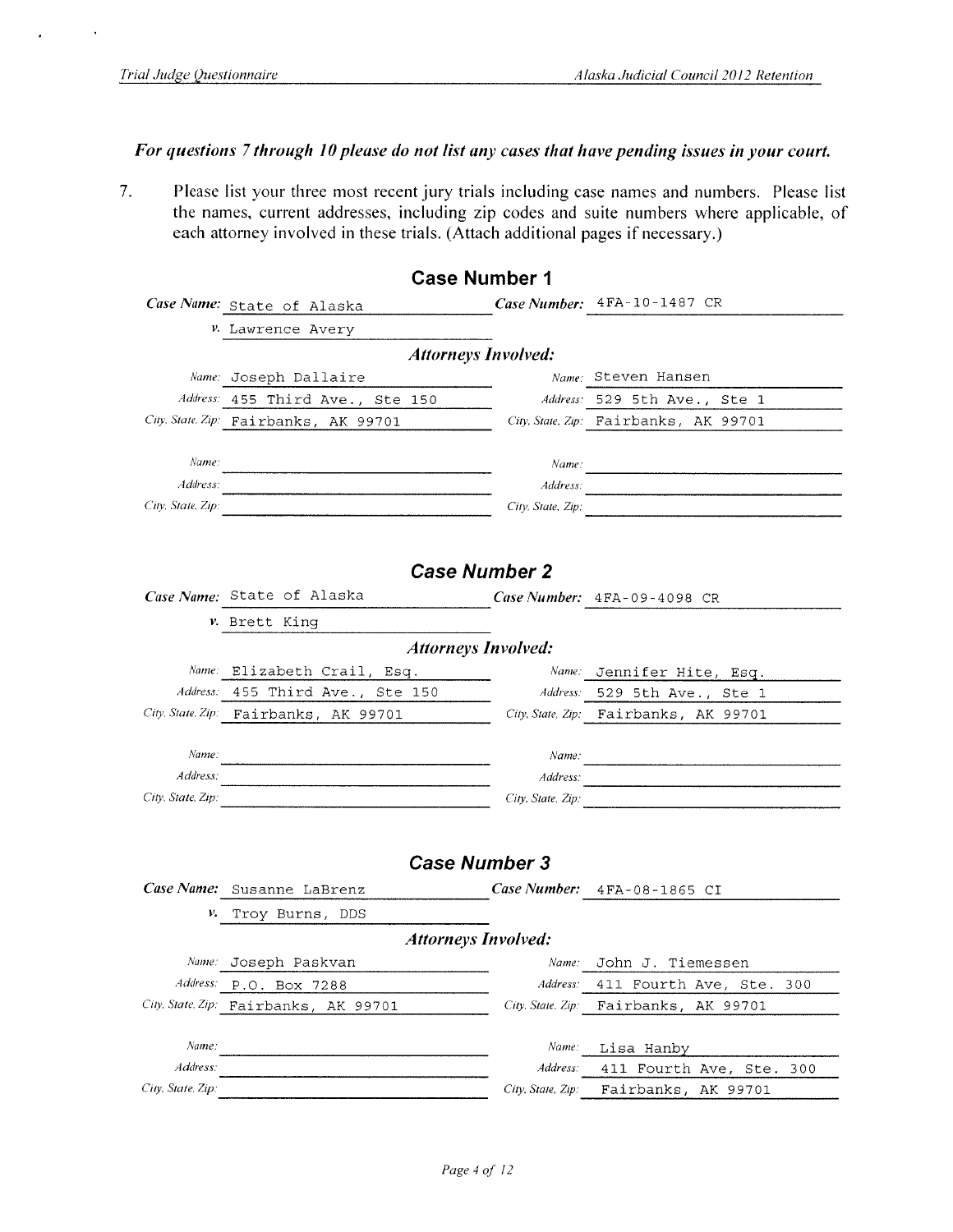$\ddot{\phantom{0}}$ 

8. Please list your three most recent non-jury trials including case names and numbers. Please list the names, current addresses, including zip codes and suite numbers where applicable, of each attorney involved in these trials. (Attach additional pages if necessary.)

|                            | <b>Case Number 1</b>                                                |                   |                                                              |  |  |  |  |  |  |  |  |
|----------------------------|---------------------------------------------------------------------|-------------------|--------------------------------------------------------------|--|--|--|--|--|--|--|--|
|                            | Case Name: Crystal Bear                                             | Case Number:      | 4FA-11-1401 CI                                               |  |  |  |  |  |  |  |  |
| ν.                         | Kenton Bear                                                         |                   |                                                              |  |  |  |  |  |  |  |  |
|                            | <b>Attorneys Involved:</b>                                          |                   |                                                              |  |  |  |  |  |  |  |  |
| Name:                      | Amy Tallerico                                                       | Name:             | Steven Elliott                                               |  |  |  |  |  |  |  |  |
| Address:                   | 711 Gaffney Rd, Ste. 202                                            |                   | Address: 100 Cushman St, Ste. 205                            |  |  |  |  |  |  |  |  |
|                            | City, State, Zip: Fairbanks, AK 99701                               |                   | City, State, Zip: Fairbanks, AK 99701                        |  |  |  |  |  |  |  |  |
|                            |                                                                     |                   |                                                              |  |  |  |  |  |  |  |  |
| Name:                      | <u> 1980 - Johann Barnett, fransk politik (d. 1980)</u>             | Name:             |                                                              |  |  |  |  |  |  |  |  |
| Address:                   |                                                                     | Address:          | <u>.</u><br>1980 - Johann Barnett, fransk politiker († 1908) |  |  |  |  |  |  |  |  |
| City, State, Zip:          | <u> 1980 - Johann John Stein, marwolaeth a bhann an t-</u>          | City, State, Zip: |                                                              |  |  |  |  |  |  |  |  |
|                            |                                                                     |                   |                                                              |  |  |  |  |  |  |  |  |
|                            |                                                                     |                   |                                                              |  |  |  |  |  |  |  |  |
| <b>Case Number 2</b>       |                                                                     |                   |                                                              |  |  |  |  |  |  |  |  |
|                            | Case Name: $IMO: D.J.R.$<br><u> 1990 - Johann Barbara, martin e</u> |                   | Case Number: $4FA-09-45$ CN                                  |  |  |  |  |  |  |  |  |
| ν.                         |                                                                     |                   |                                                              |  |  |  |  |  |  |  |  |
| <b>Attorneys Involved:</b> |                                                                     |                   |                                                              |  |  |  |  |  |  |  |  |
|                            | Name: Michelle McComb                                               | Name:             | Robert Noreen                                                |  |  |  |  |  |  |  |  |
|                            | Address: 100 Cushman St, Ste. 400                                   | Address:          | 100 Cushman St., Ste. 306                                    |  |  |  |  |  |  |  |  |
|                            | City, State, Zip: Fairbanks, AK 99701                               |                   | City. State. Zip: Fairbanks, AK 99701                        |  |  |  |  |  |  |  |  |
|                            |                                                                     |                   |                                                              |  |  |  |  |  |  |  |  |
|                            | Name: Natasha Singh                                                 |                   | Name: Amy Bennett                                            |  |  |  |  |  |  |  |  |
|                            | Address: 122 First Ave, Ste. 600                                    |                   | Address: 529 5th Ave., Ste 1                                 |  |  |  |  |  |  |  |  |
|                            | City. State. Zip: Fairbanks, AK 99701                               |                   | City, State, Zip: Fairbanks, AK 99701                        |  |  |  |  |  |  |  |  |
|                            |                                                                     |                   |                                                              |  |  |  |  |  |  |  |  |
|                            |                                                                     |                   |                                                              |  |  |  |  |  |  |  |  |
|                            | <b>Case Number 3</b>                                                |                   |                                                              |  |  |  |  |  |  |  |  |
|                            | Case Name: Krausz Bentley Manager                                   |                   | Case Number: 4FA-08-2970 CI                                  |  |  |  |  |  |  |  |  |
|                            | v. ACS                                                              |                   |                                                              |  |  |  |  |  |  |  |  |
|                            | <b>Attorneys Involved:</b>                                          |                   |                                                              |  |  |  |  |  |  |  |  |
|                            | Name: John Foster Wallace                                           |                   | <i>Name:</i> Daniel C. Kent                                  |  |  |  |  |  |  |  |  |
| Address:                   | 711 Gaffney Rd, Ste.<br>202                                         | Address:          | 1127 West 7th Ave                                            |  |  |  |  |  |  |  |  |
| City, State, Zip:          | Fairbanks, AK 99701                                                 | City, State, Zip: | Anchorage, AK 99501                                          |  |  |  |  |  |  |  |  |
|                            |                                                                     |                   |                                                              |  |  |  |  |  |  |  |  |
| Name:                      |                                                                     | Name:             |                                                              |  |  |  |  |  |  |  |  |
| Address:                   |                                                                     | Address:          |                                                              |  |  |  |  |  |  |  |  |
| City, State, Zip:          |                                                                     | City, State, Zip: |                                                              |  |  |  |  |  |  |  |  |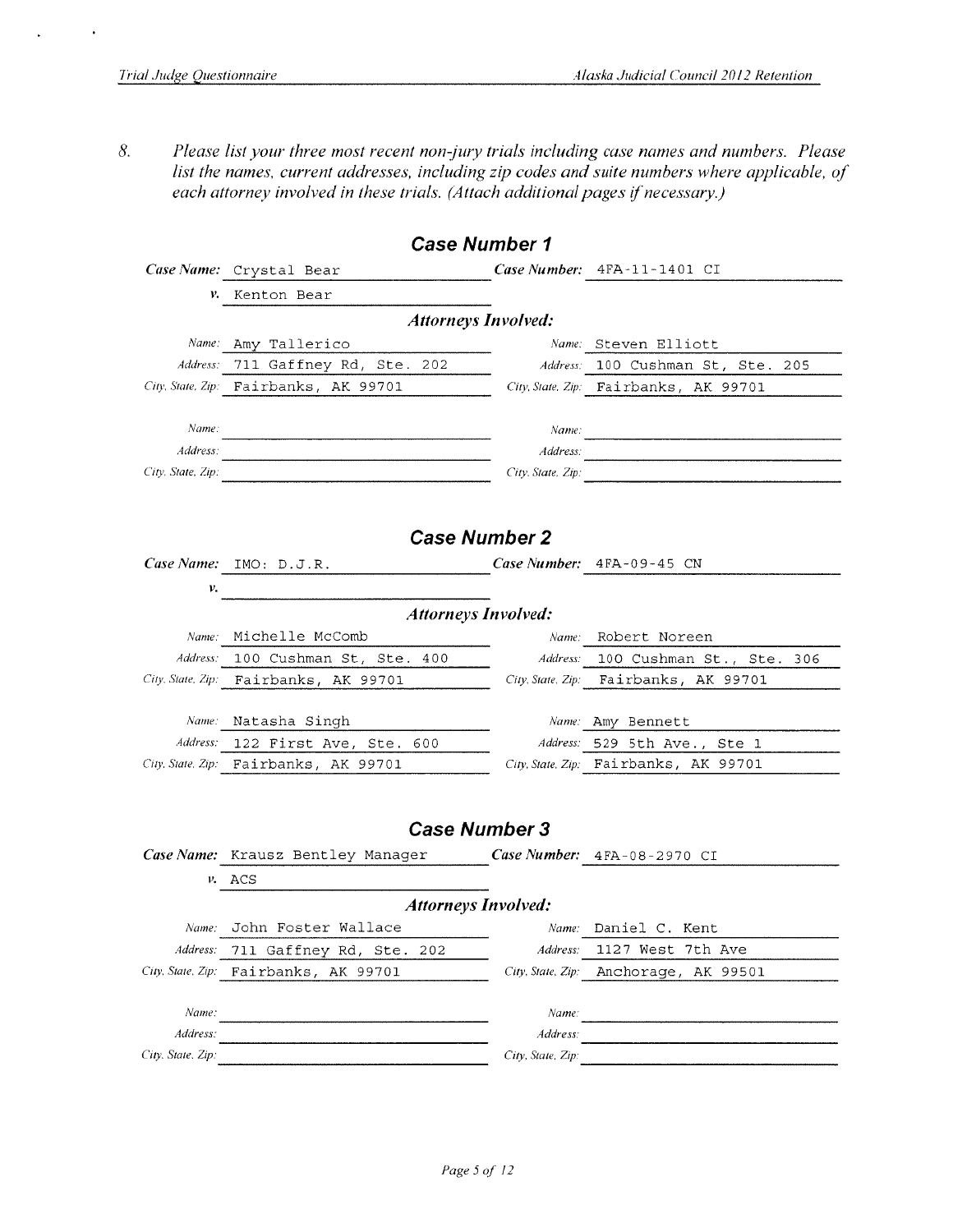## Paul R. Lyle **Trial Judge Questionnaire** (2012 Candidate for Judicial Retention)

 $\bar{\mathcal{L}}$ 

## Page 5, Question 8:

## Case Number 2:

 $\mathcal{L}^{\text{max}}_{\text{max}}$ 

 $\ddot{\bullet}$ 

Attorney Involved:

Eric Bills 100 Cushman St., Ste. 502 Fairbanks, AK 99701

Mr. Bills is longer employed by OPA. He moved to Canada.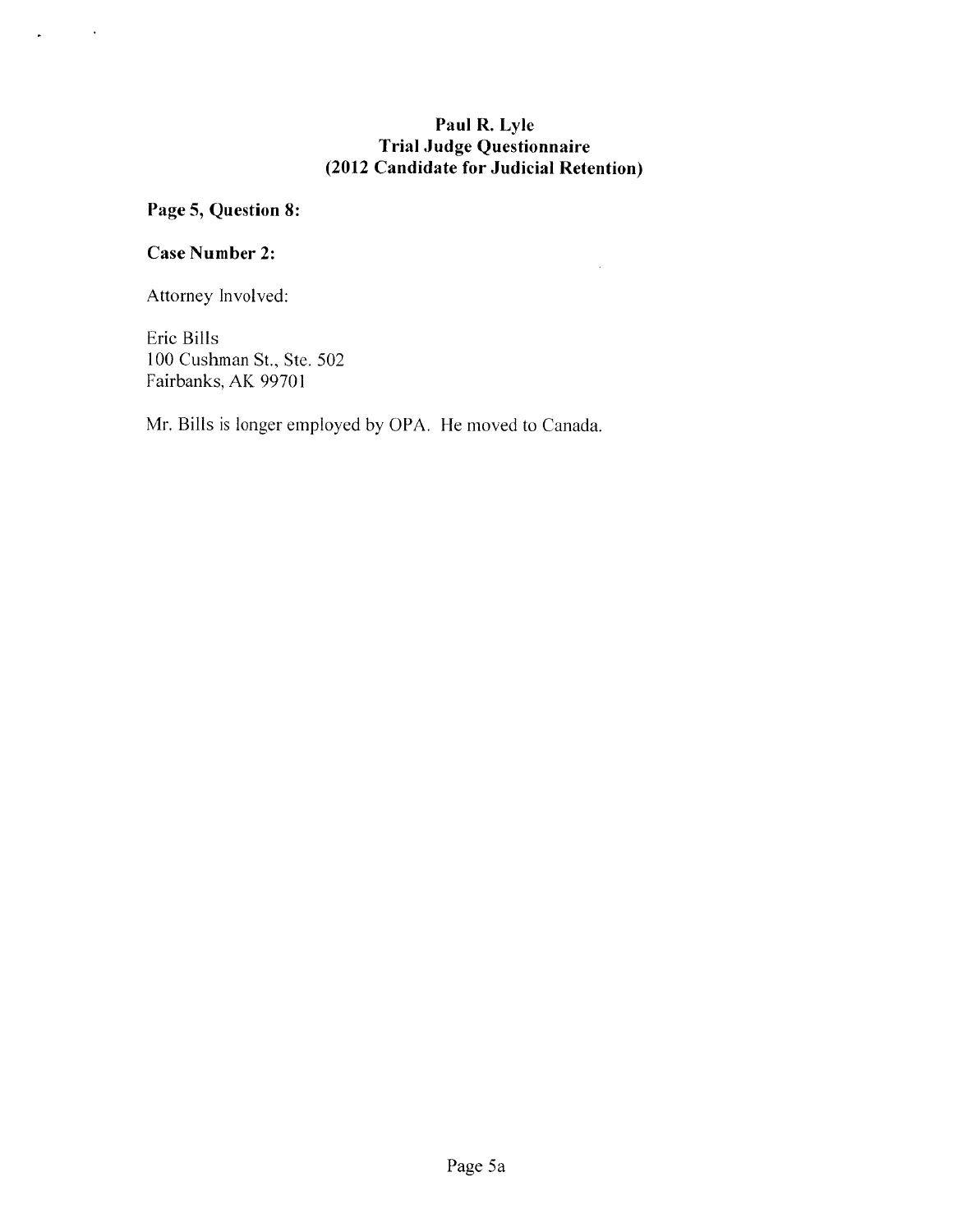$\ddot{\phantom{a}}$ 

9. Please list your three most recent cases, including case names and numbers, which did not go to trial, but on which you did significant work (such as settlement conference, hearings, motion work, etc.). Please list the names, current addresses, including zip codes and suite numbers where applicable, of each attorney involved in these cases. (Attach additional pages if necessary.)

|                   | <b>Case Number 1</b>                            |                   |                                                                                                                       |
|-------------------|-------------------------------------------------|-------------------|-----------------------------------------------------------------------------------------------------------------------|
|                   | Case Name: State of Alaska                      |                   | Case Number: 4FA-10-774 CR                                                                                            |
| ν.                | Gareth Lolnitz                                  |                   |                                                                                                                       |
|                   | <b>Attorneys Involved:</b>                      |                   |                                                                                                                       |
| Name:             | Elizabeth Crail, Esq.                           | Name:             | James H. Cannon                                                                                                       |
| Address:          | 455 Third Ave., Ste 150                         | Address:          | 402 Seventh Ave.                                                                                                      |
|                   | City, State, Zip: Fairbanks, AK 99701           |                   | City, State, Zip: Fairbanks, AK, 99701                                                                                |
|                   |                                                 |                   |                                                                                                                       |
| Name:             |                                                 | Name:             |                                                                                                                       |
| Address:          |                                                 | Address:          |                                                                                                                       |
| City, State, Zip: | <u> 1989 - Johann John Stone, mars et al. (</u> | City, State, Zip: |                                                                                                                       |
|                   |                                                 |                   |                                                                                                                       |
|                   | <b>Case Number 2</b>                            |                   |                                                                                                                       |
|                   | Case Name: State of Alaska                      |                   | Case Number: $4FA-10-2552$ CR                                                                                         |
| ν.                | Troy Linnear                                    |                   |                                                                                                                       |
|                   | <b>Attorneys Involved:</b>                      |                   |                                                                                                                       |
| Name:             | Elizabeth Crail, Esq.                           | Name:             | Jason A. Gazewood                                                                                                     |
| Address:          | 455 Third Ave., Ste 150                         | Address:          | 1008 16th Ave. Ste.200                                                                                                |
|                   | City, State, Zip: Fairbanks, AK 99701           |                   | City, State, Zip: Fairbanks, AK 99701                                                                                 |
|                   |                                                 |                   |                                                                                                                       |
| Name:             |                                                 | Name:             |                                                                                                                       |
| Address:          |                                                 | Address:          |                                                                                                                       |
| City, State, Zip: |                                                 | City, State, Zip: | <u> 1980 - Jan Barat, primeira eta programmaria eta programmaria eta programmaria eta programmaria eta programmar</u> |
|                   |                                                 |                   |                                                                                                                       |
|                   | <b>Case Number 3</b>                            |                   |                                                                                                                       |
|                   | Case Name: State of Alaska                      |                   |                                                                                                                       |
|                   |                                                 |                   | Case Number: 4FA-10-2120 & 2121 CR                                                                                    |
| ν.                | K. Benson & J. Baldridge                        |                   |                                                                                                                       |
|                   | <b>Attorneys Involved:</b>                      |                   |                                                                                                                       |
|                   | Name: Elizabeth Crail, Esq.                     |                   | Name: William R. Satterberg, Jr.                                                                                      |
| Address:          | 455 Third Ave., Ste 150                         | Address:          | 709 Fourth Ave.                                                                                                       |
| City, State, Zip: | Fairbanks, AK 99701                             | City, State, Zip: | Fairbanks, AK 99701                                                                                                   |
| Name:             |                                                 |                   |                                                                                                                       |
| Address:          |                                                 | Name:<br>Address: | Lawrence F. Reger<br>100 Cushman St., Ste 205                                                                         |
| City, State, Zip: |                                                 | City, State, Zip: | Fairbanks, AK 99701                                                                                                   |
|                   |                                                 |                   |                                                                                                                       |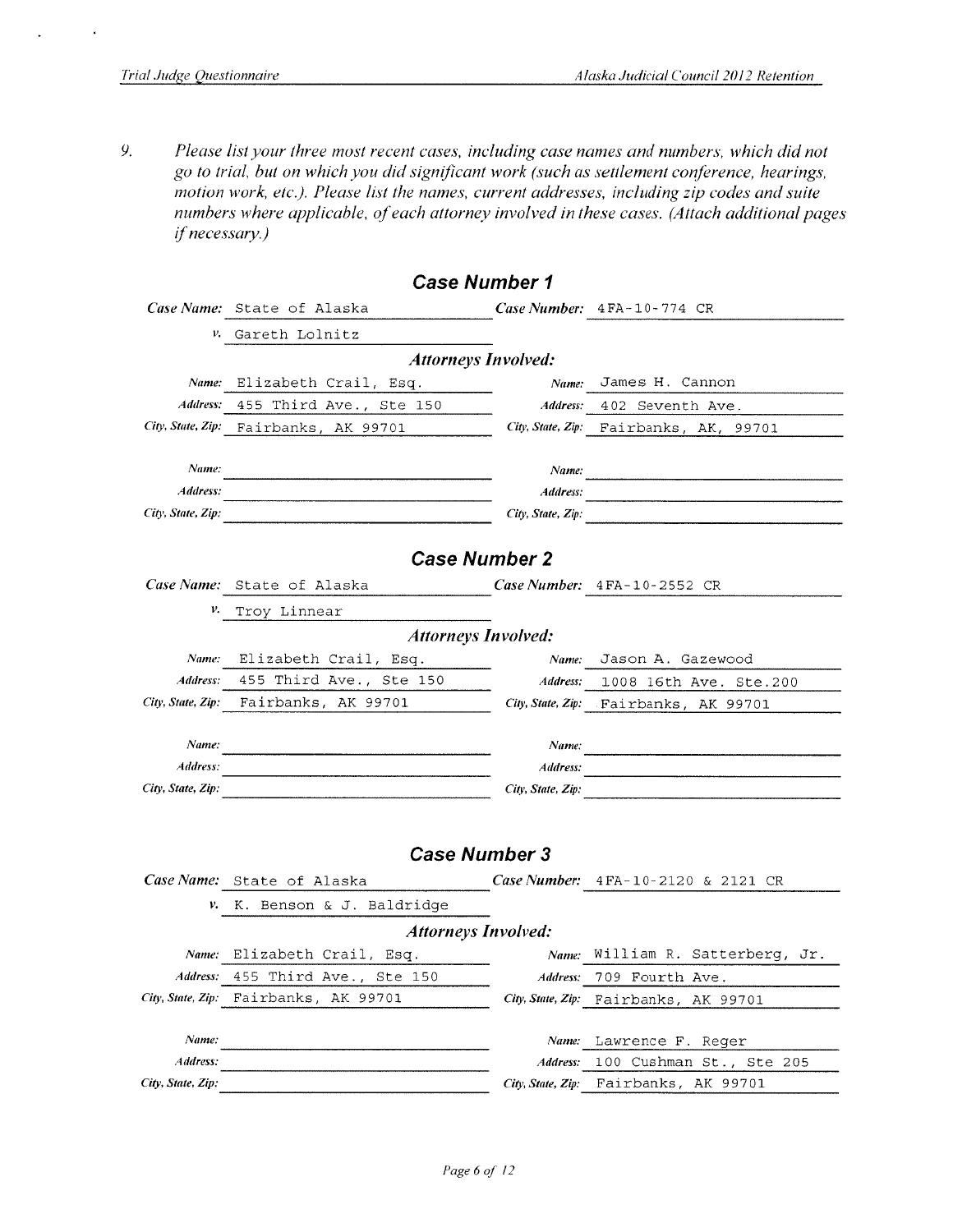10. Optional: If you deem it helpful to the Council, please list up to three other cases during your past term in which you believe your work was particularly noteworthy. Please list the names, current addresses, including zip codes and suite numbers where applicable, of each attorney involved in these cases. (Attach additional pages if necessary.)

| Flanagan et. al.                                                                                                    |                   |                                                                                                                                                                                                                                                                                                     |
|---------------------------------------------------------------------------------------------------------------------|-------------------|-----------------------------------------------------------------------------------------------------------------------------------------------------------------------------------------------------------------------------------------------------------------------------------------------------|
|                                                                                                                     |                   |                                                                                                                                                                                                                                                                                                     |
| J. John Franich                                                                                                     |                   | Name: Gregory G. Silvey                                                                                                                                                                                                                                                                             |
| 325 Baranoff Ave                                                                                                    | Address:          | 510 L. St, Ste 700                                                                                                                                                                                                                                                                                  |
| City, State, Zip: Fairbanks, AK 99701                                                                               |                   | City, State, Zip: Anchorage, AK 99501                                                                                                                                                                                                                                                               |
|                                                                                                                     |                   |                                                                                                                                                                                                                                                                                                     |
|                                                                                                                     |                   | Name: Matthew Cooper                                                                                                                                                                                                                                                                                |
|                                                                                                                     | Address:          | 100 Cushman St. Ste 500                                                                                                                                                                                                                                                                             |
|                                                                                                                     |                   | City, State, Zip: Fairbanks, AK 99701                                                                                                                                                                                                                                                               |
|                                                                                                                     |                   |                                                                                                                                                                                                                                                                                                     |
|                                                                                                                     |                   |                                                                                                                                                                                                                                                                                                     |
|                                                                                                                     |                   |                                                                                                                                                                                                                                                                                                     |
|                                                                                                                     |                   |                                                                                                                                                                                                                                                                                                     |
|                                                                                                                     |                   |                                                                                                                                                                                                                                                                                                     |
|                                                                                                                     | Name:             |                                                                                                                                                                                                                                                                                                     |
| Address:                                                                                                            | Address:          |                                                                                                                                                                                                                                                                                                     |
| .<br>Tantan tanggang pangalang panggalang pangang pangang pangang pangang pangang pangang pangang pangang pangang p | City, State, Zip: |                                                                                                                                                                                                                                                                                                     |
|                                                                                                                     |                   |                                                                                                                                                                                                                                                                                                     |
|                                                                                                                     | Name:             |                                                                                                                                                                                                                                                                                                     |
|                                                                                                                     | Address:          |                                                                                                                                                                                                                                                                                                     |
|                                                                                                                     |                   |                                                                                                                                                                                                                                                                                                     |
|                                                                                                                     |                   |                                                                                                                                                                                                                                                                                                     |
|                                                                                                                     |                   |                                                                                                                                                                                                                                                                                                     |
|                                                                                                                     |                   |                                                                                                                                                                                                                                                                                                     |
|                                                                                                                     |                   |                                                                                                                                                                                                                                                                                                     |
|                                                                                                                     |                   |                                                                                                                                                                                                                                                                                                     |
|                                                                                                                     |                   |                                                                                                                                                                                                                                                                                                     |
|                                                                                                                     |                   |                                                                                                                                                                                                                                                                                                     |
|                                                                                                                     |                   | City, State, Zip:                                                                                                                                                                                                                                                                                   |
|                                                                                                                     | Name:             |                                                                                                                                                                                                                                                                                                     |
|                                                                                                                     | Address:          |                                                                                                                                                                                                                                                                                                     |
|                                                                                                                     | City, State, Zip: |                                                                                                                                                                                                                                                                                                     |
|                                                                                                                     |                   | <b>Case number</b> i<br>23 Members Corinthian Chur. Case Number: 4FA-08-2838 CI<br><b>Attorneys Involved:</b><br><b>Case Number 2</b><br>Case Number:<br><b>Attorneys Involved:</b><br>City, State, Zip:<br><b>Case Number 3</b><br>Case Number:<br><b>Attorneys Involved:</b><br>Name:<br>Address: |

## Case Number 1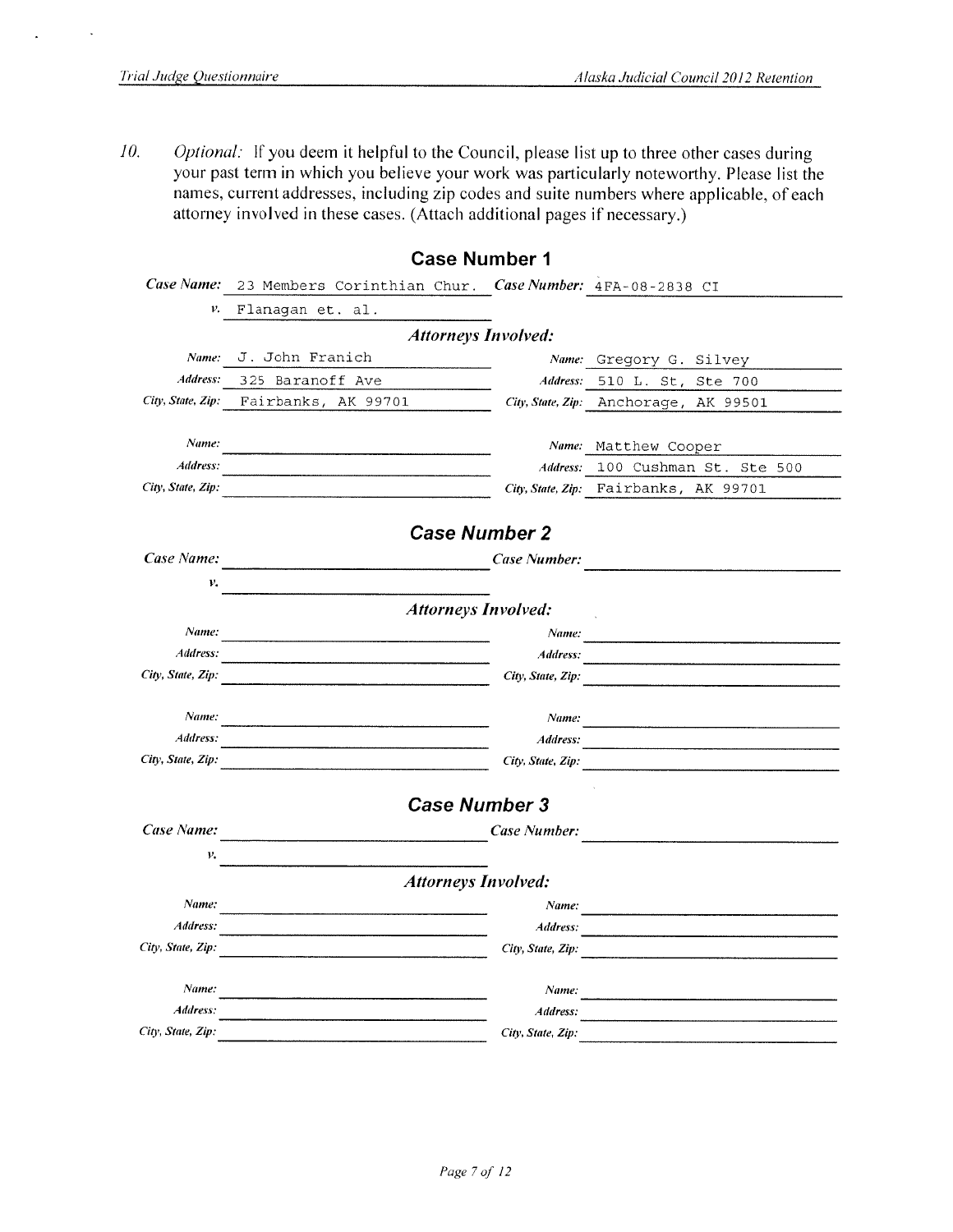## Alaska Judicial Council Recommendation Judge Paul R. Lyle, Superior Court, Fairbanks

#### **Judicial Council Recommendation 2012**

The Alaska Judicial Council is a non-partisan citizens' commission established by the Alaska constitution. Alaskan law requires the Council to evaluate judges' performance and authorizes the Council to recommend to voters whether judges should be retained in office. The Judicial Council reviews judges' integrity, diligence, legal ability, fairness, demeanor, ability to manage their caseloads, and overall performance of their judicial responsibilities in and out of the courtroom. The Judicial Council finds Judge Lyle to be *Qualified* and recommends unanimously that the public vote **"YES"** to retain him as a superior court judge.

#### **Judicial Council Evaluation**

The Judicial Council surveyed thousands of Alaskans including peace and probation officers, court employees, attorneys, jurors, social workers and guardians ad litem about the judges on the ballot. Respondents were asked to rate judicial performance and to submit comments. The Council also reviewed the ratings and observations of the Alaska Judicial Observers, independent community-based volunteers. The Council reviewed the judge's peremptory challenge, recusals, and appellate affirmance and reversal rates; any civil or criminal litigation involving the judge; APOC and court system conflict-of-interest statements; any disciplinary files involving the judge; and whether a judge's pay was withheld for an untimely decision. The Council reviewed other court records and investigated judicial conduct in specific cases. The Council interviewed some judges, attorneys, and court staff, and held a statewide public hearing to obtain comments about judges.

|                      | <b>Attorney</b><br><b>Survey</b> | Peace<br><b>Officer</b><br><b>Survey</b> | Juror<br><b>Survey</b> | Court<br><b>Employee</b><br><b>Survey</b> | <b>Social Workers</b><br><b>Guardians ad Litem</b> |
|----------------------|----------------------------------|------------------------------------------|------------------------|-------------------------------------------|----------------------------------------------------|
| <b>Legal Ability</b> | 4.2                              | ---                                      |                        |                                           | ---                                                |
| Impartiality         | 4.3                              | 3.8                                      | 4.7                    | 4.5                                       | 4.6                                                |
| Integrity            | 4.4                              | 3.9                                      |                        | 4.6                                       | 4.6                                                |
| Temperament          | 4.0                              | 3.5                                      | 4.8                    | 4.2                                       | 3.8                                                |
| Diligence            | 4.3                              | 3.8                                      |                        | 4.7                                       | 4.4                                                |
| Overall              | 4.2                              | 3.6                                      | 4.7                    | 4.4                                       | 4.2                                                |



#### **5.0 = Excellent**

- **4.0 = Good 3.0 = Acceptable**
- **2.0 = Deficient**
- **1.0 = Poor**

#### **Summary of Survey Information**

Survey respondents rated Judge Lyle on the categories summarized in the table above, using 5 as the highest rating possible. The attorney rating for Judge Lyle on overall performance was 4.2. Peace and probation officers gave Judge Lyle a rating of 3.6. Jurors rated him 4.7 overall, court employees gave him 4.4, and social workers and guardians ad litem rated him at 4.2.

## **Recommendation: Vote "YES" to retain Judge Paul R. Lyle**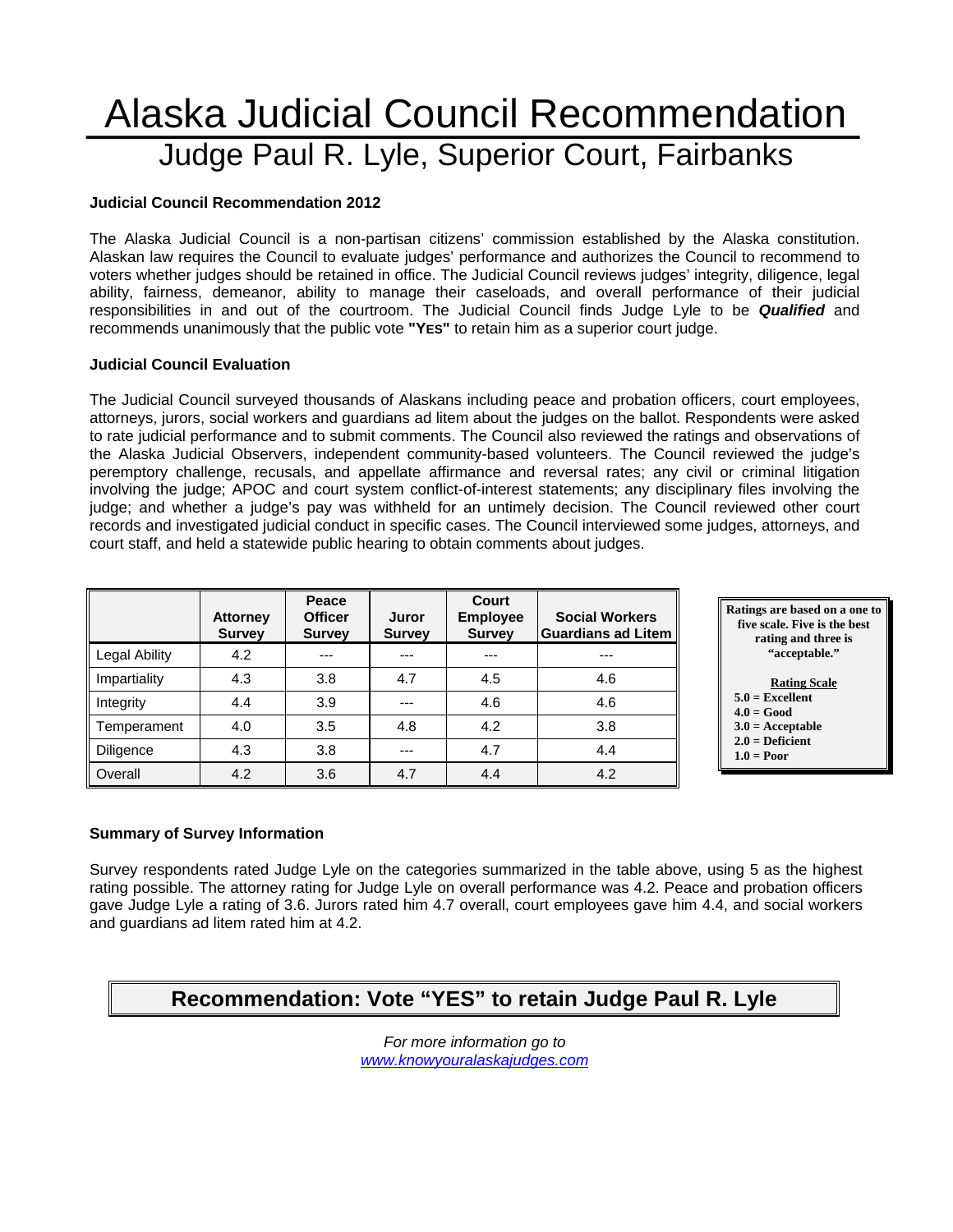|                                    | Legal                    |                  | Impartiality/                                 |                  |                                               |                  | <b>Judicial</b>                               |                  |                  |                  | <b>Overall</b>           |                  |
|------------------------------------|--------------------------|------------------|-----------------------------------------------|------------------|-----------------------------------------------|------------------|-----------------------------------------------|------------------|------------------|------------------|--------------------------|------------------|
|                                    | <b>Ability</b>           |                  | <b>Fairness</b>                               |                  | <b>Integrity</b>                              |                  | <b>Temperament</b>                            |                  | <b>Diligence</b> |                  | <b>Evaluation</b>        |                  |
|                                    | Mean                     | N                | Mean                                          | N                | Mean                                          | N                | Mean                                          | N                | Mean             | N                | Mean                     | N                |
| <b>Basis for Evaluation</b>        |                          |                  |                                               |                  |                                               |                  |                                               |                  |                  |                  |                          |                  |
| No Response                        |                          | 6                |                                               | 6                |                                               | 3                |                                               | $\overline{7}$   |                  | 8                |                          | $\overline{4}$   |
| <b>Direct Professional</b>         | 4.2                      | 88               | 4.3                                           | 89               | 4.4                                           | 89               | 4.0                                           | 90               | 4.3              | 89               | 4.2                      | 90               |
| Experience in last 5 yrs           | 4.2                      | 82               | 4.3                                           | 83               | 4.5                                           | 83               | 4.0                                           | 84               | 4.4              | 83               | 4.2                      | 84               |
| Experience not in last 5 yrs       | 3.8                      | $\overline{4}$   | 3.8                                           | 4                | 3.8                                           | $\overline{4}$   | 4.0                                           | $\overline{4}$   | 4.0              | $\overline{4}$   | 4.0                      | $\overline{4}$   |
| Professional Reputation            | 3.9                      | 14               | 3.9                                           | 13               | 4.2                                           | 15               | 3.6                                           | 11               | 4.0              | 12               | 4.0                      | 14               |
| <b>Other Personal Contacts</b>     | 4.8                      | 6                | 4.5                                           | 6                | 4.7                                           | 7                | 4.7                                           | 6                | 4.8              | 5                | 4.7                      | 6                |
| <b>Type of Practice</b>            |                          |                  |                                               |                  |                                               |                  |                                               |                  |                  |                  |                          |                  |
| No Response                        |                          | $\mathfrak{2}$   |                                               | $\mathbf{1}$     |                                               | $\mathbf{1}$     |                                               | $\boldsymbol{0}$ |                  | 1                |                          | $\overline{0}$   |
| Private, Solo                      | 4.4                      | 13               | 4.3                                           | 13               | 4.6                                           | 12               | 4.3                                           | 13               | 4.5              | 13               | 4.2                      | 13               |
| Private, 2-5 Attorneys             | 4.7                      | 14               | 4.7                                           | 14               | 4.8                                           | 14               | 4.3                                           | 14               | 4.5              | 14               | 4.7                      | 14               |
| Private, 6+ Attorneys              | 4.6                      | 12               | 4.8                                           | 12               | 4.8                                           | 12               | 4.7                                           | 12               | 4.3              | 12               | 4.5                      | 12               |
| Private, Corporate Employee        | $\overline{\phantom{a}}$ | $\boldsymbol{0}$ | $\mathord{\hspace{1pt}\text{--}\hspace{1pt}}$ | $\boldsymbol{0}$ | $\mathord{\hspace{1pt}\text{--}\hspace{1pt}}$ | $\boldsymbol{0}$ | $\overline{\phantom{a}}$                      | $\boldsymbol{0}$ | $\overline{a}$   | $\boldsymbol{0}$ | 44                       | $\boldsymbol{0}$ |
| Judge or Judicial Officer          | 4.3                      | 14               | 4.4                                           | 14               | 4.5                                           | 15               | 4.1                                           | 15               | 4.4              | 14               | 4.3                      | 15               |
| Government                         | 3.8                      | 31               | 3.8                                           | 32               | 4.1                                           | 32               | 3.5                                           | 32               | 4.2              | 32               | 3.8                      | 32               |
| Public Service Agency/Org          | 3.5                      | $\overline{2}$   | 3.5                                           | $\overline{c}$   | 3.5                                           | $\overline{2}$   | 4.0                                           | $\overline{2}$   | 4.0              | $\mathfrak{2}$   | 4.0                      | $\sqrt{2}$       |
| Other                              | 4.0                      | $\overline{2}$   | 4.5                                           | $\overline{c}$   | 4.5                                           | $\overline{c}$   | 3.5                                           | $\overline{2}$   | 4.5              | $\overline{2}$   | 4.5                      | $\overline{2}$   |
| <b>Years of Practice in Alaska</b> |                          |                  |                                               |                  |                                               |                  |                                               |                  |                  |                  |                          |                  |
| No Response                        |                          | $\mathfrak{2}$   |                                               | $\mathbf{1}$     |                                               | $\mathbf{1}$     |                                               | $\boldsymbol{0}$ |                  | 1                |                          | $\overline{0}$   |
| 5 Years or fewer                   | 4.1                      | 10               | 4.3                                           | 10               | 4.5                                           | 10               | 4.0                                           | 10               | 4.3              | 10               | 4.2                      | 10               |
| 6 to 10 years                      | 4.2                      | 10               | 4.2                                           | 10               | 4.3                                           | 10               | 3.8                                           | 10               | 4.1              | 10               | 4.1                      | 10               |
| 11 to 15 years                     | 4.4                      | 9                | 4.2                                           | 9                | 4.4                                           | 9                | 3.8                                           | 9                | 4.4              | 9                | 4.2                      | 9                |
| 16 to 20 years                     | 4.1                      | 7                | 4.3                                           | 7                | 4.7                                           | 7                | 4.0                                           | $\overline{7}$   | 4.3              | $\tau$           | 4.3                      | 7                |
| 21 years or more                   | 4.2                      | 51               | 4.3                                           | 52               | 4.4                                           | 52               | 4.1                                           | 53               | 4.4              | 52               | 4.2                      | 53               |
| Gender                             |                          |                  |                                               |                  |                                               |                  |                                               |                  |                  |                  |                          |                  |
| No Response                        |                          | $\boldsymbol{2}$ |                                               | 1                |                                               | 1                |                                               | $\boldsymbol{0}$ |                  | 1                |                          | $\overline{0}$   |
| Male                               | 4.1                      | 58               | 4.2                                           | 58               | 4.5                                           | 58               | 4.1                                           | 59               | 4.4              | 58               | 4.2                      | 59               |
| Female                             | 4.3                      | 28               | 4.2                                           | 29               | 4.3                                           | 29               | 3.9                                           | 29               | 4.2              | 29               | 4.1                      | 29               |
| <b>Cases Handled</b>               |                          |                  |                                               |                  |                                               |                  |                                               |                  |                  |                  |                          |                  |
| No Response                        |                          | $\sqrt{2}$       |                                               | $\mathbf{1}$     |                                               | $\mathbf{1}$     |                                               | $\boldsymbol{0}$ |                  | $\mathbf{1}$     |                          | $\boldsymbol{0}$ |
| Prosecution                        | 2.6                      | $10\,$           | 2.8                                           | $10\,$           | 3.5                                           | $10\,$           | 2.3                                           | $10\,$           | 3.6              | $10\,$           | 2.8                      | 10               |
| Mainly Criminal                    | 4.0                      | $\sqrt{2}$       | 4.0                                           | $\sqrt{2}$       | 4.0                                           | $\overline{2}$   | 4.0                                           | 2                | 4.5              | $\overline{2}$   | 4.0                      | $\overline{2}$   |
| Mixed Criminal & Civil             | 4.2                      | 27               | 4.2                                           | 27               | 4.4                                           | 28               | 3.9                                           | 28               | 4.3              | 27               | 4.1                      | 28               |
| Mainly Civil                       | 4.5                      | 43               | 4.6                                           | 43               | 4.6                                           | 42               | 4.4                                           | 43               | 4.5              | 43               | 4.5                      | 43               |
| Other                              | 4.8                      | 5                | 4.7                                           | $\sqrt{6}$       | 4.7                                           | 6                | 4.5                                           | 6                | 4.5              | $\sqrt{6}$       | 4.7                      | 6                |
| <b>Location of Practice</b>        |                          |                  |                                               |                  |                                               |                  |                                               |                  |                  |                  |                          |                  |
| No Response                        |                          | $\overline{c}$   |                                               | $\mathbf{1}$     |                                               | 1                |                                               | $\boldsymbol{0}$ |                  | 1                |                          | $\boldsymbol{0}$ |
| <b>First District</b>              | $\overline{\phantom{m}}$ | $\boldsymbol{0}$ | $\mathcal{L} = \mathcal{L}$                   | $\boldsymbol{0}$ | $\mathord{\hspace{1pt}\text{--}\hspace{1pt}}$ | $\boldsymbol{0}$ | $\mathord{\hspace{1pt}\text{--}\hspace{1pt}}$ | $\boldsymbol{0}$ | 44               | $\boldsymbol{0}$ | $\overline{\phantom{m}}$ | $\boldsymbol{0}$ |
| <b>Second District</b>             | 5.0                      | $\mathbf{1}$     | 5.0                                           | $\mathbf{1}$     | 5.0                                           | $\mathbf{1}$     | 5.0                                           | $\mathbf{1}$     | 5.0              | $\mathbf{1}$     | 5.0                      | 1                |
| Third District                     | 4.2                      | $27\,$           | 4.1                                           | $28\,$           | 4.3                                           | 28               | 4.3                                           | 28               | 4.3              | 28               | 4.3                      | 28               |
| Fourth District                    | 4.2                      | 58               | 4.3                                           | 58               | 4.5                                           | 58               | 3.9                                           | 59               | 4.3              | 58               | 4.1                      | 59               |
| Outside of Alaska                  | 4.0                      | $\mathbf{1}$     | 4.0                                           | $\mathbf{1}$     | 4.0                                           | $\mathbf{1}$     | $4.0\,$                                       | $\mathbf{1}$     | $4.0\,$          | $\mathbf{1}$     | 4.0                      | $\mathbf{1}$     |

## **Judge Paul Lyle: Detailed Information Responses Alaska Bar Association Members**

Note: Ratings for only those respondents who reported direct professional experience with the judge.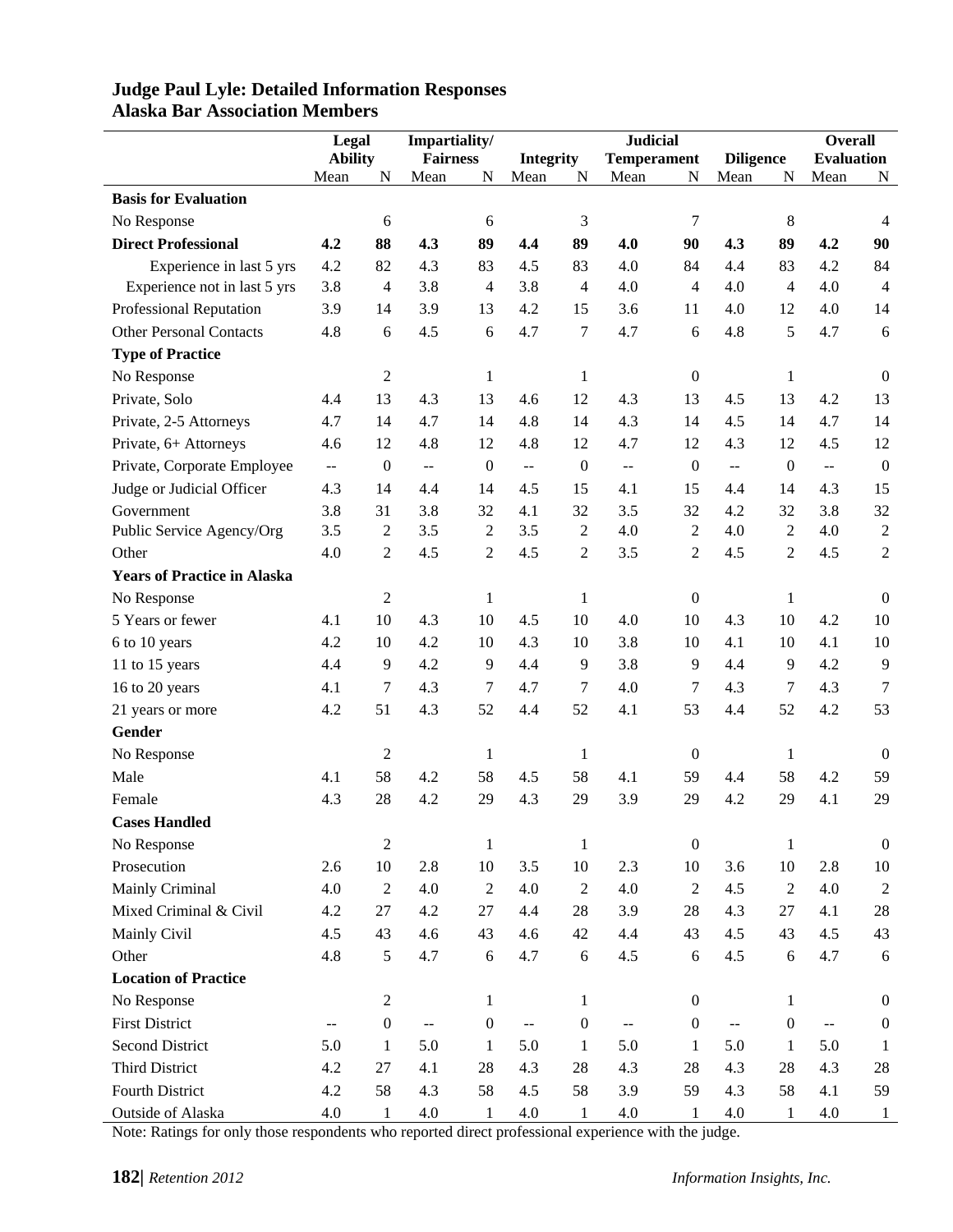| <b>Juror Survey Results</b><br><b>2012 Retention Evaluation</b><br><b>Paul Lyle</b> |      |                  |      |               |                  |          |                                  |  |  |  |
|-------------------------------------------------------------------------------------|------|------------------|------|---------------|------------------|----------|----------------------------------|--|--|--|
| <b>Survey Category</b>                                                              | Mean | <b>Excellent</b> | Good | Acceptable    | <b>Deficient</b> | Poor     | <b>Total</b><br><b>Responses</b> |  |  |  |
| Impartiality/Fairness                                                               | 4.7  | 75               | 23   | 2             |                  | 0        | 101                              |  |  |  |
| Respectful/Courteous                                                                | 4.8  | 84               | 14   | 4             | $\Omega$         | 0        | 102                              |  |  |  |
| Attentive during Proceedings                                                        | 4.7  | 76               | 24   | $\mathcal{P}$ | $\Omega$         | $\Omega$ | 102                              |  |  |  |
| Control over Proceedings                                                            | 4.7  | 75               | 22   | 4             | $\Omega$         |          | 102                              |  |  |  |
| Intelligence/ Skill as a Judge                                                      | 4.7  | 74               | 28   | $\Omega$      | $\Omega$         | $\Omega$ | 102                              |  |  |  |
| <b>Overall Evaluation</b>                                                           | 4.7  | 74               | 25   | 3             | $\Omega$         | 0        | 102                              |  |  |  |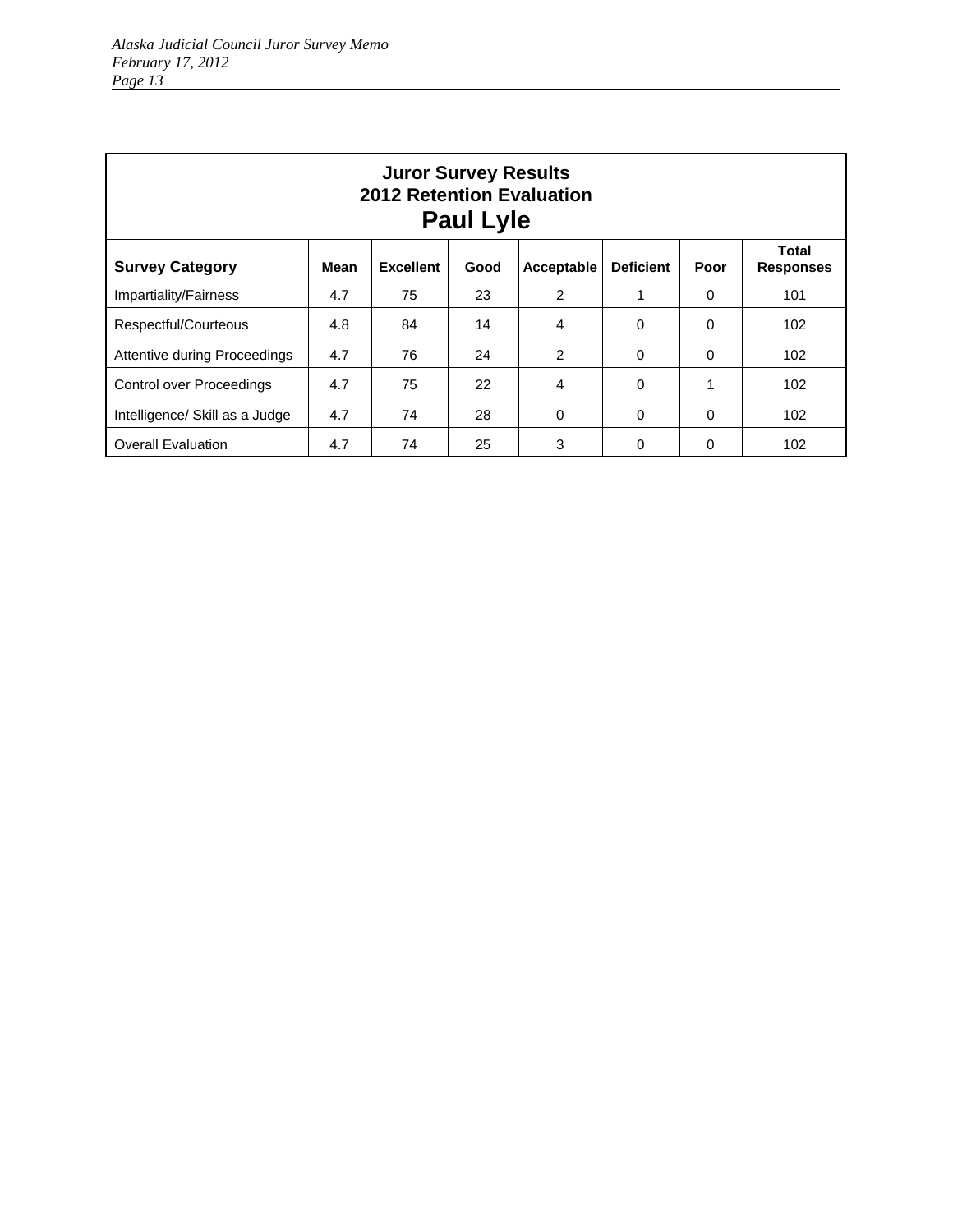| Distribution of Court Employee Ratings*<br><b>2012 Retention Evaluation</b><br><b>Paul Lyle</b> |              |                            |      |                |                  |      |             |  |  |  |  |
|-------------------------------------------------------------------------------------------------|--------------|----------------------------|------|----------------|------------------|------|-------------|--|--|--|--|
|                                                                                                 |              | <b>Number of Responses</b> |      |                |                  |      |             |  |  |  |  |
| <b>Survey Category</b>                                                                          | <b>Total</b> | <b>Excellent</b>           | Good | Acceptable     | <b>Deficient</b> | Poor | <b>Mean</b> |  |  |  |  |
| <b>Impartiality/Fairness</b>                                                                    | 36           | 25                         | 6    | 3              | 2                | 0    | 4.5         |  |  |  |  |
| Integrity                                                                                       | 36           | 26                         | 5    | 4              |                  | 0    | 4.6         |  |  |  |  |
| <b>Judicial Temperament</b>                                                                     | 36           | 18                         | 9    | 7              | 2                | 0    | 4.2         |  |  |  |  |
| <b>Diligence</b>                                                                                | 36           | 28                         | 5    | $\overline{2}$ |                  | 0    | 4.7         |  |  |  |  |
| <b>Overall Evaluation</b>                                                                       | 36           | 20                         | 11   | 4              |                  | 0    | 4.4         |  |  |  |  |

\* *Ratings are based on direct professional experience*.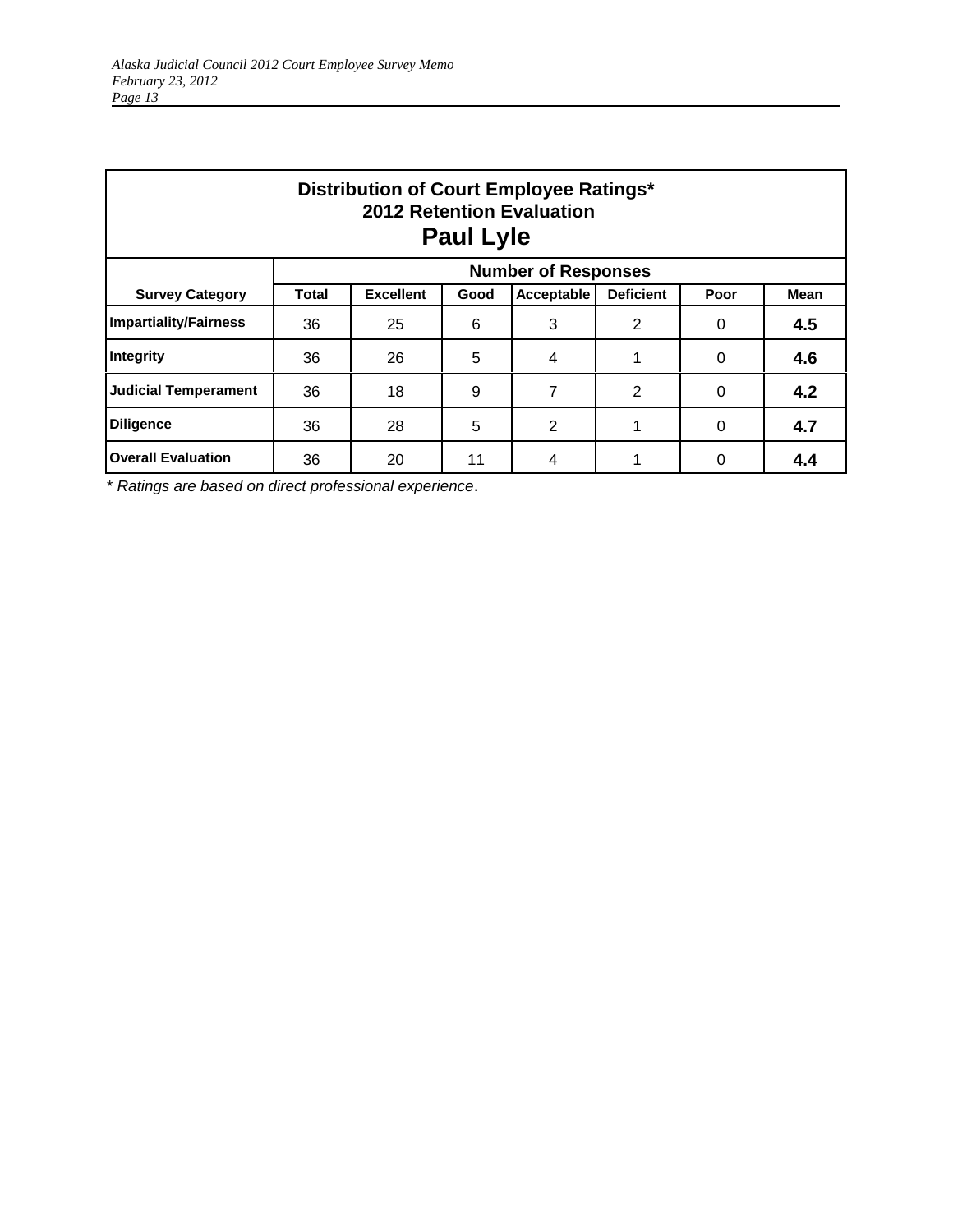## **Judge Paul Lyle Peace and Probation Officers**

|                                           | Impartiality/   |                  |                          |                  | <b>Judicial</b>    |                  |                          | <b>Overall</b>   |                   |                  |
|-------------------------------------------|-----------------|------------------|--------------------------|------------------|--------------------|------------------|--------------------------|------------------|-------------------|------------------|
|                                           | <b>Fairness</b> |                  | <b>Integrity</b>         |                  | <b>Temperament</b> |                  | <b>Diligence</b>         |                  | <b>Evaluation</b> |                  |
|                                           | Mean            | N                | Mean                     | N                | Mean               | N                | Mean                     | $\mathbf N$      | Mean              | N                |
| <b>Basis for Evaluation</b>               |                 |                  |                          |                  |                    |                  |                          |                  |                   |                  |
| No Response                               |                 | $\boldsymbol{0}$ |                          | $\mathbf{1}$     |                    | $\boldsymbol{0}$ |                          | 1                |                   | 1                |
| <b>Direct Professional</b>                | 3.8             | 30               | 3.9                      | 30               | 3.5                | 30               | 3.8                      | 29               | 3.6               | 30               |
| Experience in last 5 yrs                  | 3.9             | 29               | 4.0                      | 29               | 3.6                | 29               | 3.8                      | 28               | 3.7               | 29               |
| Experience not in last 5 yrs              | 3.0             | 1                | 3.0                      | $\mathbf{1}$     | 2.0                | 1                | 3.0                      | 1                | 3.0               | -1               |
| Professional Reputation                   | 3.3             | 3                | 3.5                      | $\overline{2}$   | 3.3                | 3                | 4.3                      | 3                | 3.3               | 3                |
| <b>Other Personal Contacts</b>            | 5.0             | $\mathbf{1}$     | 5.0                      | $\mathbf{1}$     | 4.0                | $\mathbf{1}$     | 5.0                      | $\mathbf{1}$     | $\overline{a}$    | $\boldsymbol{0}$ |
| <b>Type of Work</b>                       |                 |                  |                          |                  |                    |                  |                          |                  |                   |                  |
| No Response                               |                 | $\boldsymbol{0}$ |                          | $\boldsymbol{0}$ |                    | $\boldsymbol{0}$ |                          | 1                |                   | $\boldsymbol{0}$ |
| <b>State Law Enforcement Officer</b>      | 4.4             | 8                | 4.6                      | 8                | 3.6                | 8                | 4.0                      | 7                | 4.0               | $8\phantom{1}$   |
| Municipal/Borough Law Enforcement Officer | 3.9             | 9                | 3.9                      | 9                | 3.8                | 9                | 4.2                      | 9                | 3.9               | 9                |
| Village Public Safety Officer (VPSO)      | 1.0             | $\mathbf{1}$     | 1.0                      | $\mathbf{1}$     | 1.0                | $\mathbf{1}$     | 1.0                      | $\mathbf{1}$     | 1.0               | 1                |
| Probation/Parole Officer                  | 3.7             | 12               | 3.8                      | 12               | 3.4                | 12               | 3.6                      | 12               | 3.4               | 12               |
| Other                                     | $- -$           | $\boldsymbol{0}$ | $\overline{\phantom{m}}$ | $\boldsymbol{0}$ | --                 | $\mathbf{0}$     | $\overline{\phantom{a}}$ | $\mathbf{0}$     | $\overline{a}$    | $\boldsymbol{0}$ |
| <b>Length of Experience</b>               |                 |                  |                          |                  |                    |                  |                          |                  |                   |                  |
| No Response                               |                 | $\boldsymbol{0}$ |                          | $\boldsymbol{0}$ |                    | $\boldsymbol{0}$ |                          | 1                |                   | $\boldsymbol{0}$ |
| 5 Years or fewer                          | 4.1             | 10               | 4.2                      | 10               | 3.4                | 10               | 3.9                      | 10               | 3.8               | 10               |
| 6 to 10 years                             | 4.1             | 8                | 4.1                      | $\,8\,$          | 3.9                | 8                | 3.8                      | 8                | 3.9               | 8                |
| 11 to 15 years                            | 3.3             | 8                | 3.4                      | $\,8\,$          | 3.1                | 8                | 3.5                      | 8                | 3.0               | $8\phantom{1}$   |
| 16 to 20 years                            | 3.8             | $\overline{4}$   | 4.0                      | $\overline{4}$   | 3.8                | 4                | 4.3                      | 3                | 4.0               | $\overline{4}$   |
| 21 years or more                          |                 | $\boldsymbol{0}$ | $\overline{a}$           | $\boldsymbol{0}$ | --                 | $\boldsymbol{0}$ | $\overline{a}$           | $\boldsymbol{0}$ | $\overline{a}$    | $\boldsymbol{0}$ |
| Gender                                    |                 |                  |                          |                  |                    |                  |                          |                  |                   |                  |
| No Response                               |                 | $\boldsymbol{0}$ |                          | $\boldsymbol{0}$ |                    | $\boldsymbol{0}$ |                          | 1                |                   | $\mathbf{0}$     |
| Male                                      | 3.9             | 20               | 4.1                      | 20               | 3.6                | 20               | 3.9                      | 19               | 3.8               | 20               |
| Female                                    | 3.7             | 10               | 3.7                      | 10               | 3.3                | 10               | 3.6                      | 10               | 3.4               | 10               |
| <b>Location of Work</b>                   |                 |                  |                          |                  |                    |                  |                          |                  |                   |                  |
| No Response                               |                 | $\boldsymbol{0}$ |                          | $\boldsymbol{0}$ |                    | $\boldsymbol{0}$ |                          | $\mathbf{1}$     |                   | $\boldsymbol{0}$ |
| <b>First District</b>                     |                 | $\boldsymbol{0}$ |                          | $\boldsymbol{0}$ |                    | $\boldsymbol{0}$ |                          | $\theta$         |                   | $\theta$         |
| <b>Second District</b>                    |                 | 0                |                          | 0                |                    | $\boldsymbol{0}$ |                          | $\boldsymbol{0}$ |                   | $\boldsymbol{0}$ |
| <b>Third District</b>                     |                 | $\boldsymbol{0}$ | $-$                      | $\boldsymbol{0}$ | --                 | $\boldsymbol{0}$ |                          | $\boldsymbol{0}$ | $\overline{a}$    | $\boldsymbol{0}$ |
| Fourth District                           | 3.8             | 30               | 3.9                      | 30               | 3.5                | 30               | 3.8                      | 29               | 3.6               | 30               |
| <b>Community Population</b>               |                 |                  |                          |                  |                    |                  |                          |                  |                   |                  |
| No Response                               |                 | $\boldsymbol{0}$ |                          | $\boldsymbol{0}$ |                    | $\boldsymbol{0}$ |                          | 1                |                   | $\boldsymbol{0}$ |
| <b>Under 2,000</b>                        | 3.0             | $\overline{c}$   | 2.5                      | $\sqrt{2}$       | 3.0                | 2                | 3.0                      | 2                | 3.0               | 2                |
| Between 2,000 and 35,000                  | 4.1             | 9                | 4.1                      | 9                | 3.9                | 9                | 4.2                      | 9                | 3.9               | 9                |
| Over 35,000                               | 3.7             | 18               | 3.9                      | 18               | 3.3                | 18               | 3.6                      | 17               | 3.5               | 18               |

Note: Ratings for only those respondents who reported direct professional experience with the judge.